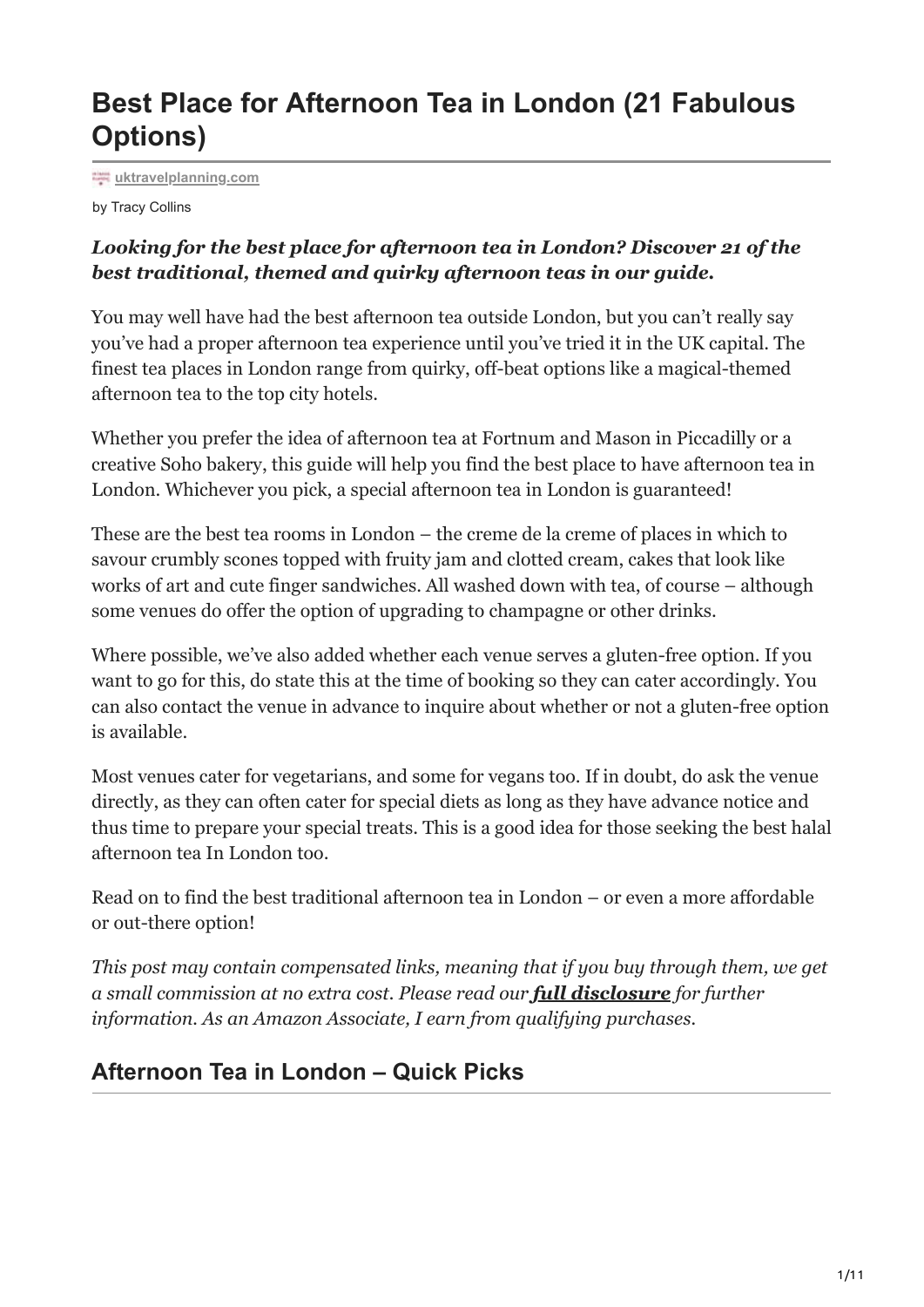|                                                                               | <b>Type</b>        | <b>Gluten-Free</b><br>Options* | Vegetarian<br>Vegan<br>Options* | <b>More</b><br>information |
|-------------------------------------------------------------------------------|--------------------|--------------------------------|---------------------------------|----------------------------|
| <b>The Ritz</b><br>afternoon tea                                              | <b>Traditional</b> | On Request                     | <b>Both</b>                     | <b>Click here</b>          |
| <b>Fortnum and</b><br><b>Mason afternoon</b><br><u>tea</u>                    | <b>Traditional</b> | Yes                            | <b>Both</b>                     | <b>Click here</b>          |
| <b>The Wolseley</b><br>afternoon tea                                          | <b>Traditional</b> | On Request                     | Vegetarian                      | <b>Click here</b>          |
| <b>Claridge's</b><br>afternoon tea                                            | <b>Traditional</b> | On Request                     | Advise +24<br>hours before      | <b>Click here</b>          |
| <b>The Savoy</b><br>afternoon tea                                             | <b>Traditional</b> | On Request                     | <b>Both</b>                     | <b>Click here</b>          |
| <b>The Langham</b><br>afternoon tea                                           | <b>Traditional</b> | On Request                     | <b>Both</b>                     | <b>Click here</b>          |
| <b>Kensington</b><br><b>Palace Royal</b><br><u>high tea</u>                   | <b>Traditional</b> | Not stated                     | <b>Both</b>                     | <b>Click here</b>          |
| <b>Charlie and</b><br>the Chocolate<br><u>Factory</u><br><u>afternoon tea</u> | <b>Themed</b>      | On Request                     | <b>Both</b>                     | <b>Click here</b>          |
| <b>Peter Pan</b><br><u>afternoon tea</u>                                      | <b>Themed</b>      | <b>No</b>                      | Advise +24<br>hours before      | <b>Click here</b>          |
| Prêt-à-Portea<br><u>afternoon tea</u>                                         | <b>Themed</b>      | On Request                     | Advise +24<br>hours before      | <b>Click here</b>          |
| The English<br><b>Tea Bus</b>                                                 | + Tour             | <b>No</b>                      | <b>Both</b>                     | <b>Click here</b>          |
| <b>Brigit's</b><br><b>Bakery Bus</b>                                          | + Tour             | Yes                            | <b>Both</b>                     | <b>Click here</b>          |
| <b>Afternoon tea</b><br><u>cruise on the </u><br><u>Thames</u>                | + Cruise           | Not stated                     | Not stated                      | <b>Click here</b>          |
| <b>Sketch</b><br>afternoon tea                                                | <b>Traditional</b> | Advise +24 hours<br>before     | Advise +24<br>hours before      | <b>Click here</b>          |
| London<br><u>Landmarks</u><br><u>afternoon tea</u>                            | <b>Themed</b>      | Not stated                     | Not stated                      | <b>Click here</b>          |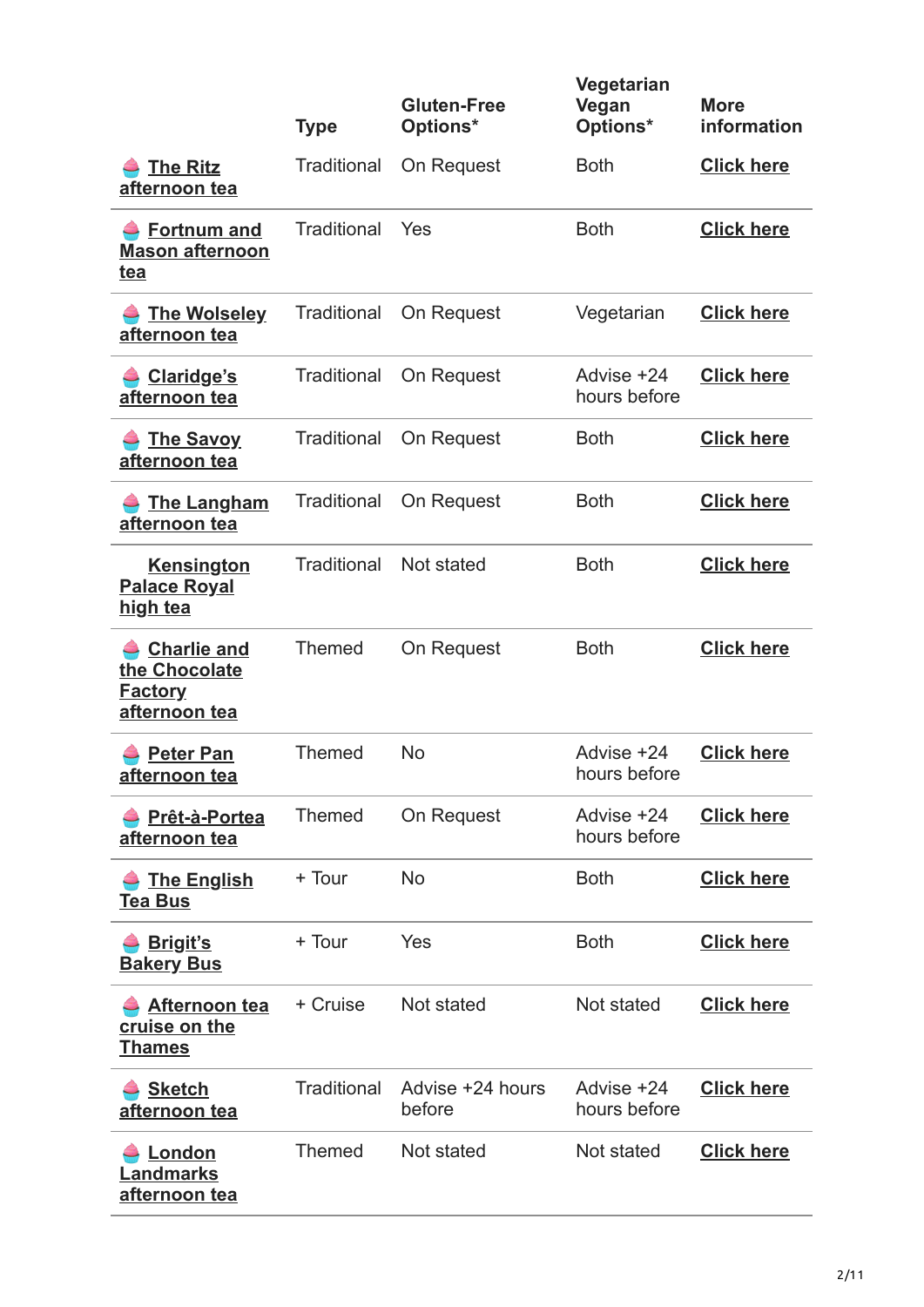|                                                                                   | <b>Type</b>        | <b>Gluten-Free</b><br>Options*                                                                 | Vegetarian<br>Vegan<br>Options*                          | <b>More</b><br>information |
|-----------------------------------------------------------------------------------|--------------------|------------------------------------------------------------------------------------------------|----------------------------------------------------------|----------------------------|
| <b>The British</b><br><b>Museum</b><br>afternoon tea                              | <b>Traditional</b> | No Gluten Free,<br>Dairy Free,<br>Lactose Free,<br>Halal, or Vegan<br>Afternoon Tea<br>options | Yes to<br>Vegetarian,<br>Pescatarian.<br>and Nut<br>Free | <b>Click here</b>          |
| <b>Science</b><br>afternoon tea at<br><u>The Ampersand</u>                        | <b>Themed</b>      | Yes                                                                                            | <b>Both</b>                                              | <b>Click here</b>          |
| <b>Wizard</b><br>Exploratorium<br>afternoon tea                                   | Themed             | Yes                                                                                            | <b>Both</b>                                              | <b>Click here</b>          |
| <b>Enchanted</b><br><u>afternoon tea at</u><br>the Georgian<br><b>House Hotel</b> | <b>Themed</b>      | Not stated                                                                                     | Vegan                                                    | <b>Click here</b>          |
| <b>Zetter</b><br><b>Townhouse</b><br>afternoon tea                                | Traditional        | Not stated                                                                                     | Vegetarian                                               | <b>Click here</b>          |
| <b>Cutter and</b><br><b>Squidge</b><br>afternoon tea                              | <b>Themed</b>      | Yes                                                                                            | <b>Both</b>                                              | <b>Click here</b>          |

*\* Please check before booking*

# **The Best Place for Afternoon Tea in London: 21 Top Options**

#### **[The Ritz afternoon tea](https://www.theritzlondon.com/dine-with-us/afternoon-tea/)**

*150 Piccadilly, St. James's, London W1J 9BR*

*Nearest tube: Green Park*

*Gluten-free option: Available on request*

The Ritz is one of [London's swankiest hotels,](https://uktravelplanning.com/best-area-to-stay-in-london-accommodation-guide/) so it stands to reason that the afternoon tea experience offered there is going to be pretty special. And it is, not least due to the surroundings: the space was once the Mayfair hotel's ballroom.

Guests booked in for this famous afternoon tea in London are served dainty sandwiches, freshly baked scones with jam and clotted cream and a selection of pretty seasonal cakes. The piano or harp serenades you as you eat and there are 18 teas to choose from, including the exclusive Ritz Royal Blend.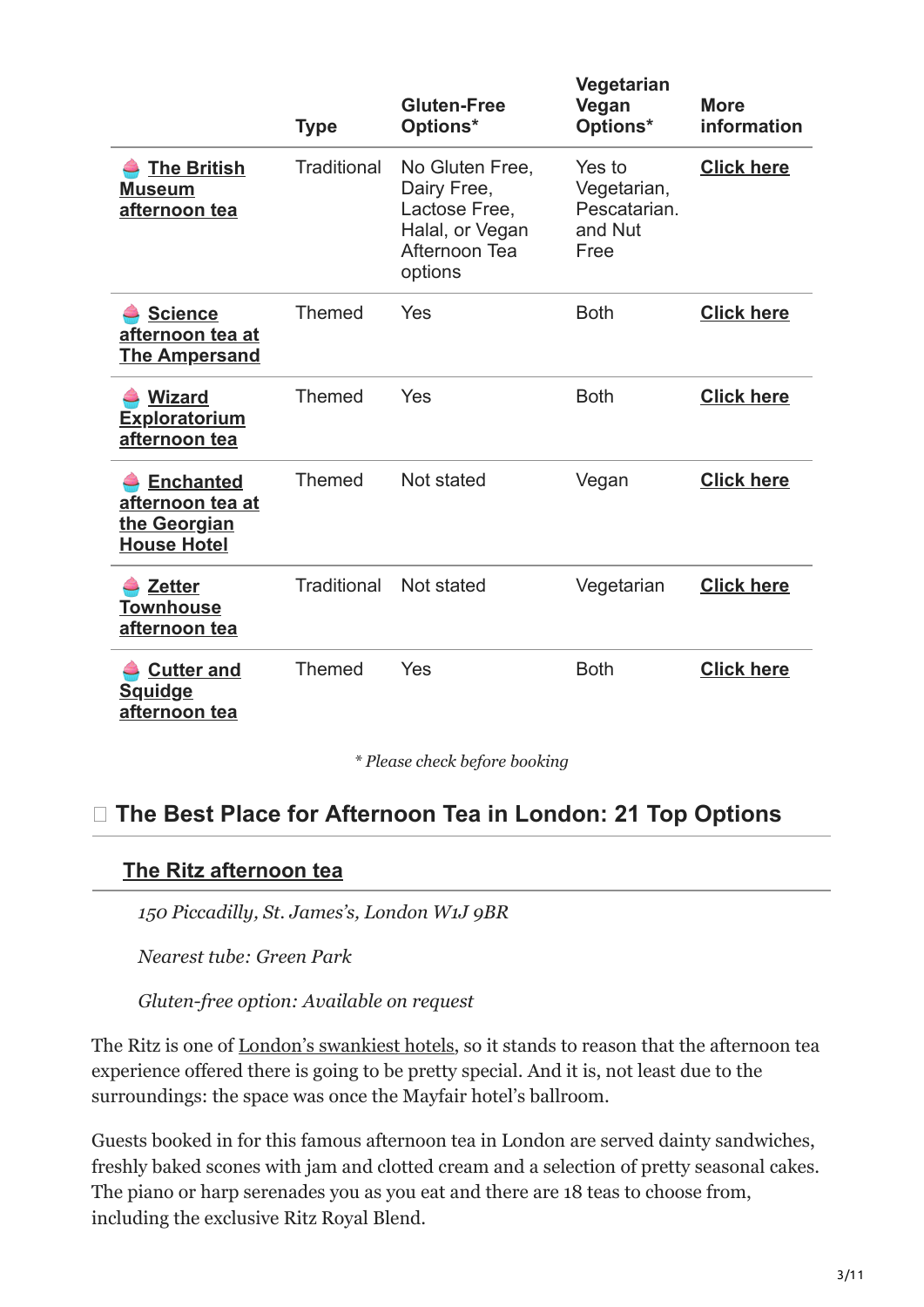#### **[Fortnum and Mason afternoon tea](https://www.fortnumandmason.com/afternoon-tea)**

*Pancras Rd, London N1C 4QP*

*Closest tube: Piccadilly Circus*

*Gluten-free option: Yes*

Fortnum and Mason's grand Diamond Jubilee Tea Salon was opened in 2012 by the Queen herself, flanked by The Duchesses of Cambridge and Cornwall. The repast comprises precision-cut finger sandwiches, scones and a selection of cakes. On the menu there are gluten-free, vegetarian and savoury options – plus possibly the best high tea in London.

The venue has a rich history: it has, in the past, served as Fortnum family accommodation, the famous store's interior decor or antiques departments and St James's restaurant.

# **[The Wolseley afternoon tea](https://www.thewolseley.com/menu/afternoon-tea/)**

*160 Piccadilly, St. James's, London W1J 9EB*

*Closest tube: Green Park*

*Gluten-free option: Available on request*

As compared to other top London hotels, the afternoon tea at The Wolseley is a steal. You can also opt for a simpler cream tea or upgrade to a champagne afternoon tea. If you want a stylish yet affordable afternoon tea in London, this is where to go.

It's also a great bet if you make last-minute plans, as the venue keeps back a few tables for walk-ins each day. Whether you feast on cream-filled eclairs, intricate millefeuille or pastel-coloured Battenberg or macarons, all treats are handmade daily on the premises.

# **[Claridge's afternoon tea](https://www.claridges.co.uk/restaurants-bars/afternoon-tea/)**

*Brook Street, London W1K 4HR*

*Closest tube: Bond Street*

*Gluten-free option: Available on request*

Bond Street is known as one of London's most upmarket shopping districts and Claridge's hotel is equally refined. Covetable peppermint and white striped china and culinary creativity serve to make this a serious contender as best afternoon tea in London.

Claridges offers children's, champagne and traditional afternoon teas, as well as a range of seasonal themed events including the likes of Easter, Mother's Day and Chelsea Flower Show afternoon teas.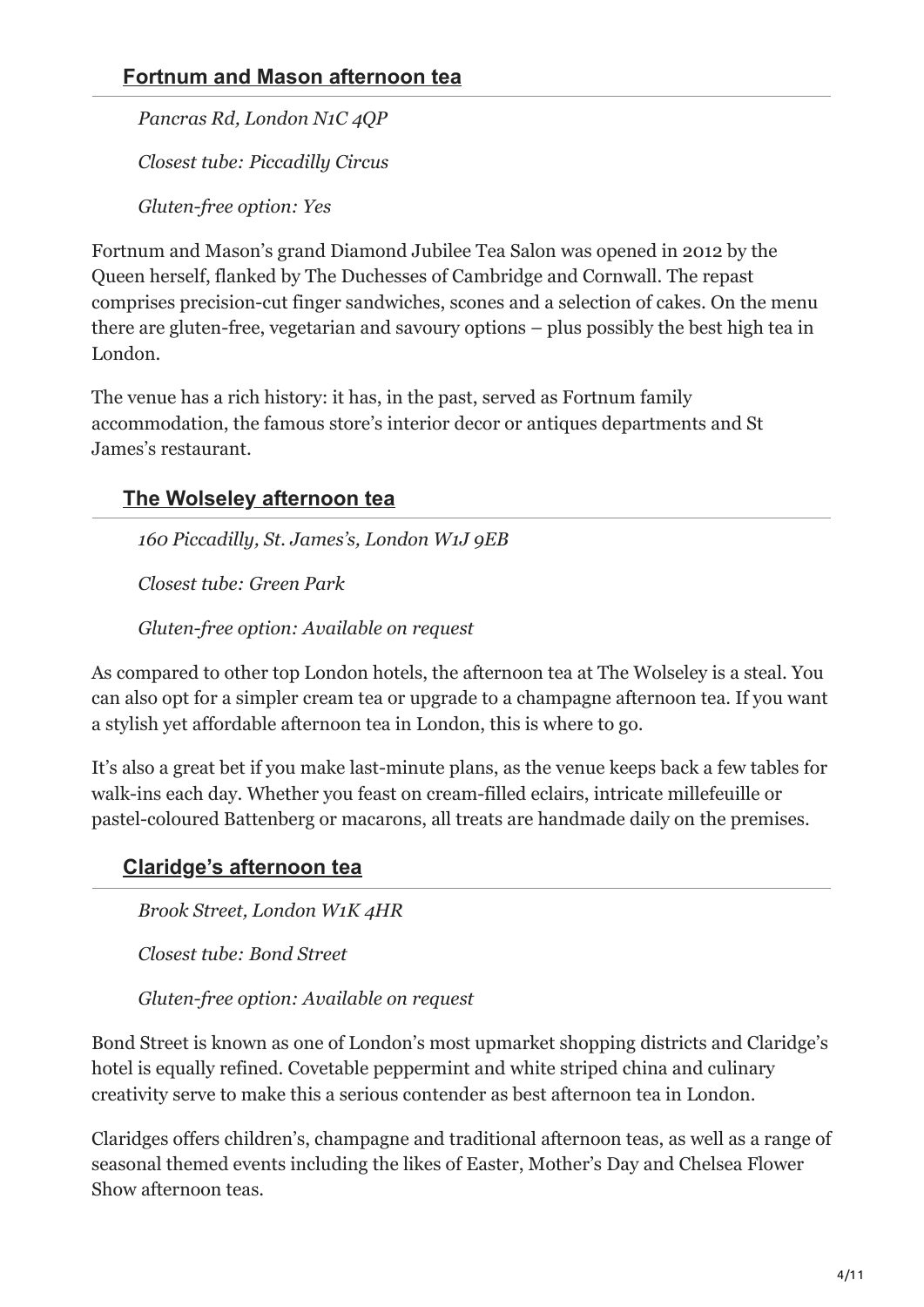### **[The Savoy afternoon tea](https://www.thesavoylondon.com/experience/afternoon-tea-london/)**

*The Strand, London WC2R 0EZ*

*Closest tube: Charing Cross*

*Gluten-free option: Available on request*

The Savoy is located on The Strand between London's Theatreland and the river – right at the very heart of London. It offers high tea in London as well as the traditional afternoon tea, and the savoury courses served as part of the former make a welcome change from all the sweetness. You can also order a vegan afternoon tea here.

At the centre of the Thames Foyer is a black grand piano, which is played as diners enjoy sumptuous treats and attentive service in an elegant setting.

# **[The Langham afternoon tea](https://www.langhamhotels.com/en/the-langham/london/dining/the-langham-afternoon-tea/)**

*1C Portland Pl, London W1B 1JA*

*Closest tube: Oxford Circus*

*Gluten-free option: Available on request*

The light, airy Palm Court at The Langham is an outstanding venue for a posh afternoon tea in London – with food and service to match.

Here the focus is on contemporary British fare with imaginative and colourful twists. A kids' afternoon tea is offered, and this one's all about having some fun. Elements inspired by the UK's favourite biscuits feature on the menu created by famous TV chef Michel Roux Junior.



### **[Kensington Palace Royal High tea](https://www.getyourguide.com/london-l57/london-kensington-palace-gardens-tour-with-royal-high-tea-t268097/?partner_id=NWK5QW1&utm_medium=online_publisher&placement=content-middle&cmp=Afternoon-Tea)**

*Meeting point: Queensway tube station, London*

*Gluten-free option: Not stated*

For an afternoon tea with a royal theme, Kensington Palace is surely the best place for high tea in London. With this ticket you also get to tour the Palace Gardens before settling down for a sumptuous feast.

This royal palace was once home to Princess Diana and now her son and heir to the throne Prince William lives there with his family. Your tour of the beautiful gardens includes the famous Sunken Garden.

### ⭐ *[Click to book Royal High Tea at Kensington Palace](https://www.getyourguide.com/london-l57/london-kensington-palace-gardens-tour-with-royal-high-tea-t268097/?partner_id=NWK5QW1&utm_medium=online_publisher&placement=content-middle&cmp=Afternoon-Tea)*

#### **[Charlie and the Chocolate Factory afternoon tea](https://www.onealdwych.com/food-drink/charlie-the-chocolate-factory-afternoon-tea/)**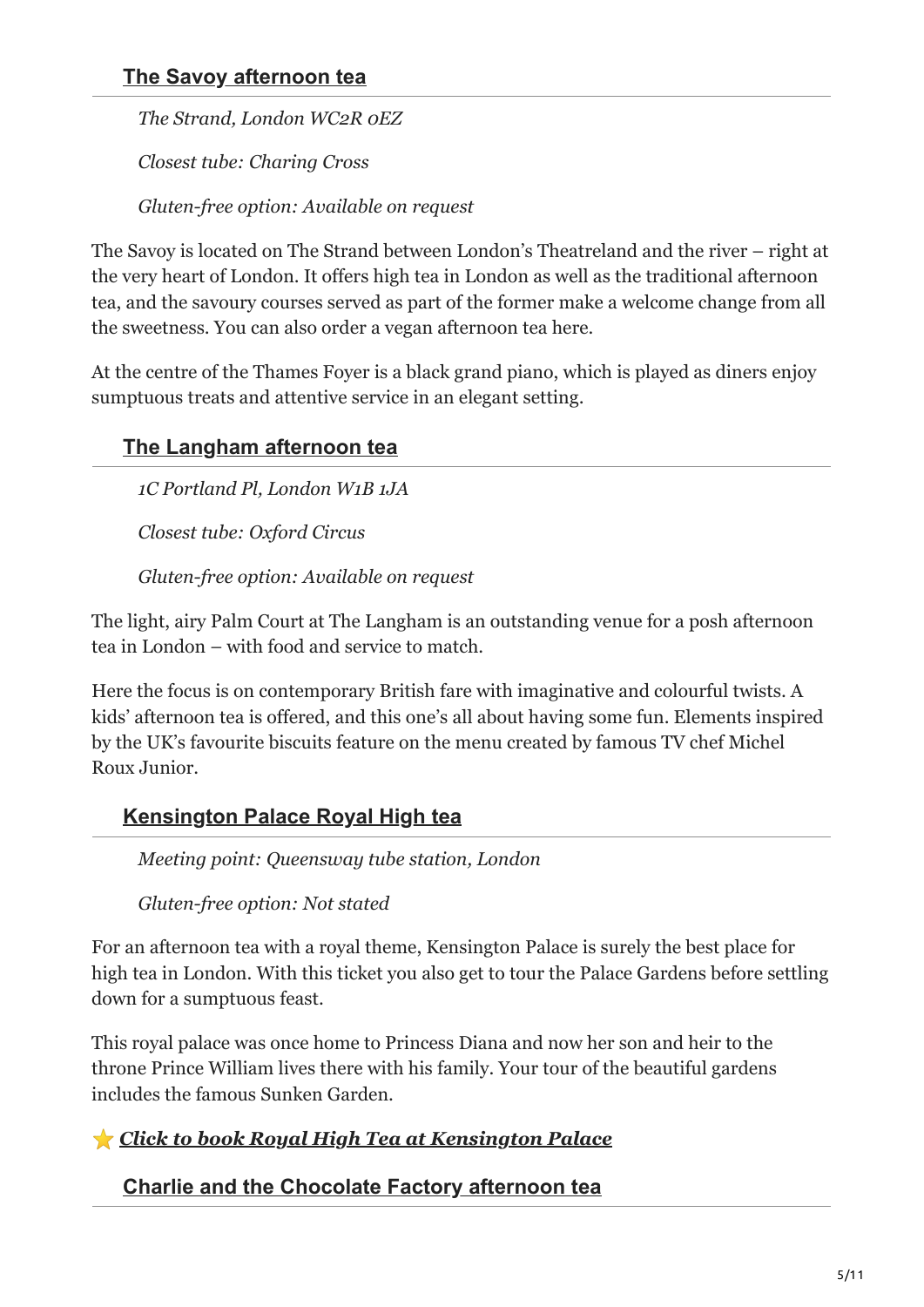*1 Aldwych, London WC2B 4BZ*

*Closest tube: Covent Garden*

*Gluten-free option: Not stated*

If you want a really fun afternoon tea in London, why not go somewhere you can slather snozzberry jam on your scones and sample a waterfall-mixed chocolate shake?

Roald Dahl's classic children's tale provides the inspiration for this *Charlie and the Chocolate Factory* afternoon tea where things might not quite be as they seem. Adults can opt for an afternoon tea with champagne or a cocktail too.

# **[Peter Pan afternoon tea](https://www.the-shard.com/news-events/news/aqua-shard-celebrates-the-world-of-peter-pan-with-magical-afternoon-tea)**

*Level 31, The Shard, 31 St Thomas St, London SE1 9RY*

*Closest tube: London Bridge*

*Gluten-free option: Available on request*

Another contender as best tea in London for kids is served at the Aqua Shard restaurant within the iconic riverside skyscraper. It's all based on J. M. Barrie's imaginary Neverland, complete with a tea stand that's all shipshape.

Interesting twists include the use of coconut clotted cream and sweet apricot marmalade in place of the usual jam and cream, while menu items include the Tinkerbell cookie, a Tick-Tock the Croc dessert and a Codfish Captain Hook croquette.

### **[Prêt-à-Portea afternoon tea](https://www.the-berkeley.co.uk/restaurants-bars/afternoon-tea/)**

*The Berkeley, Wilton Pl, London SW1X 7RL*

*Closest tube: Knightsbridge*

*Gluten-free option: Available on request*

The Prêt-à-Portea afternoon tea at The Berkeley takes place close to fashionable Knightsbridge, and indeed has a hot couture theme. Cakes are designer-inspired by brands like Balenciaga, Stella McCartney and Gucci.

The catwalk combines with fresh seasonal flavours to create a taste and visual sensation that's quite unlike your average afternoon tea in central London.

# **[The English Tea Bus](https://www.getyourguide.com/london-l57/afternoon-tea-bus-with-panoramic-tour-of-london-t267952/?partner_id=NWK5QW1&utm_medium=online_publisher&placement=content-middle&cmp=Afternoon-Tea)**

*Departure point varies*

*Gluten-free option: No*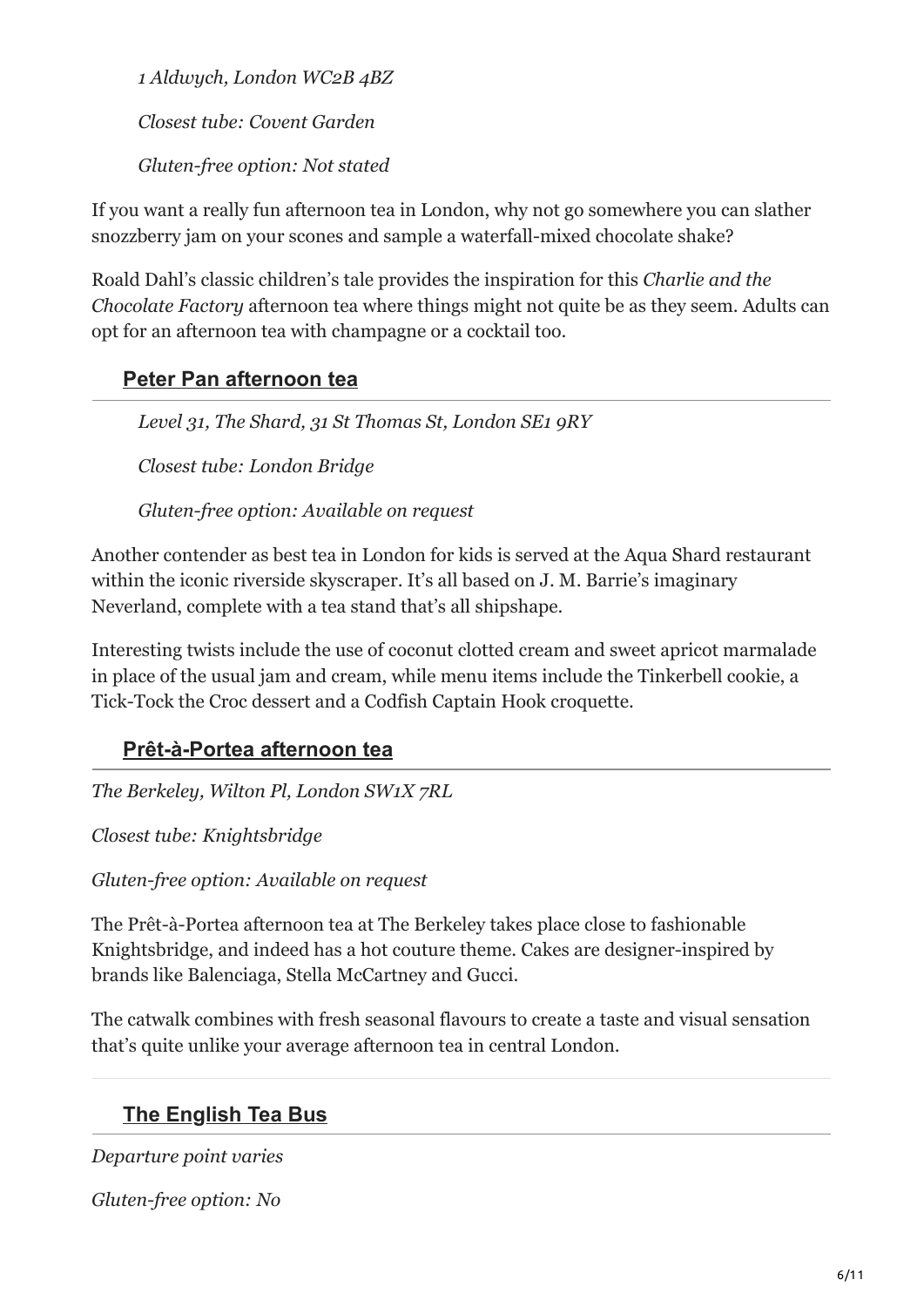The English Tea Bus is a double-decker London bus that will whisk you around the capital for a 90-minute tour of the sights while tucking into an array of sweet and savoury treats. A veggie option is available for those seeking the best vegetarian afternoon tea in London.

You can buy a ticket for the upper or lower deck and will see sights like the [London Eye](https://uktravelplanning.com/visiting-the-london-eye/), St. Paul's Cathedral and the [Tower of London](https://uktravelplanning.com/visiting-the-tower-of-london/) as you tour. The ticket includes a glass of prosecco or a soft drink.

#### ⭐ *[Click to book the English Tea Bus](https://www.getyourguide.com/london-l57/afternoon-tea-bus-with-panoramic-tour-of-london-t267952/?partner_id=NWK5QW1&utm_medium=online_publisher&placement=content-middle&cmp=Afternoon-Tea)*

#### **[Brigit's Bakery Bus](https://www.viator.com/tours/London/Brigits-Afternoon-Tea-Bus/d737-195781P1?pid=P00045375&mcid=42383&medium=link&campaign=Afternoon-Teas)**

*Departs from Victoria Coach Station, London* 

*Closest tube: Victoria*

*Gluten-free option: Yes*

Brigit's surely offers one of the best places for tea in London – aboard a red double decker bus. You will also get to tour the sights as you feast, taking in the likes of Westminster Abbey, Hyde Park, Marble Arch, Nelson's Column and many more.

The tour lasts for around 90 minutes, during which time you'll be served a range of delectable sweet and savoury treats.

#### ⭐ *[Click to book Brigit's Bakery Bus](https://www.viator.com/tours/London/Brigits-Afternoon-Tea-Bus/d737-195781P1?pid=P00045375&mcid=42383&medium=link&campaign=Afternoon-Teas)*

#### **[Afternoon tea cruise on the Thames](https://www.getyourguide.com/tower-millennium-pier-l148015/thames-lunch-cruise-t22633/?partner_id=NWK5QW1&utm_medium=online_publisher&placement=content-middle&cmp=Afternoon-Tea)**

*Departs from: Tower Pier, Lower Thames Street, London EC3N 4DT*

*Closest tube: Tower Hill*

*Gluten-free option: Not stated* 

An alternative to touring the city by bus is to take a river cruise along the Thames – and this one includes afternoon tea too. It's also a 90 minute trip, and as well as bottomless tea or coffee there is a bar from which you can buy alcoholic drinks if you like.

The iconic sights you'll glimpse include Shakespeare's Globe, The Shard and the Tate Modern art gallery. If you want the best afternoon tea in London with a view, this could be the one to book.

#### ⭐ *[Click to book an afternoon tea cruise on the Thames](https://www.getyourguide.com/tower-millennium-pier-l148015/thames-lunch-cruise-t22633/?partner_id=NWK5QW1&utm_medium=online_publisher&placement=content-middle&cmp=Afternoon-Tea)*

#### **[Sketch afternoon tea](https://sketch.london/)**

*9 Conduit St, London W1S 2XG*

*Closest tube: Oxford Circus*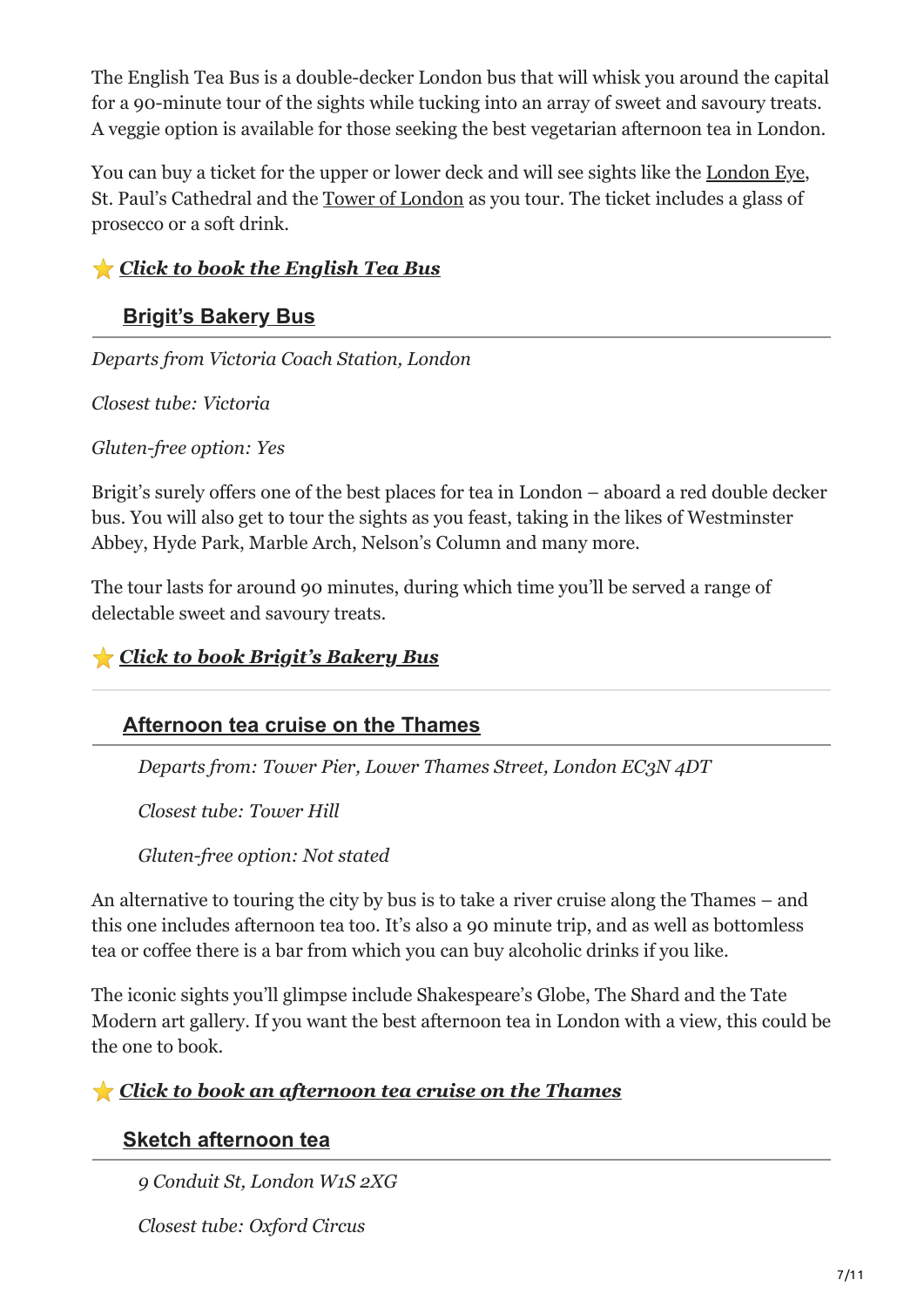#### *Gluten-free option: Not stated*

Sketch is an eatery that's always dared to be different, and their take on the traditional makes for a colourful and super cute afternoon tea in London.

This takes place in The Gallery, and is nothing like the afternoon tea served at the top London hotels. If you like the idea of a fun-filled and creative two hours, this could be the one for you. Stuffy and dull it most certainly is not.

### **[London Landmarks afternoon tea](https://townhousekensington.com/london-landmarks-afternoon-tea/)**

*The Kensington Hotel, 109-113 Queen's Gate, South Kensington, London SW7 5LP*

*Closest tube: Gloucester Road or South Kensington*

*Gluten-free option: Not stated*

The London Landmarks afternoon tea served at The Kensington Hotel is surely the most Instagrammable option. This top afternoon tea in London is served on a stand resembling the London Eye, and some of the goodies do look just like miniature versions of local icons.

A plush Kensington pad provides the setting for what is bound to be the most unique afternoon tea you'll ever experience. As well as the most photogenic.

#### **[The British Museum afternoon tea](https://www.getyourguide.com/london-l57/london-15-hour-afternoon-tea-at-the-british-museum-t114220/?partner_id=NWK5QW1&utm_medium=online_publisher&placement=content-middle&cmp=Afternoon-Tea)**

*The Great Court Restaurant, The British Museum, Great Russell Street, London WC1B 3DG*

*Closest tube: Russell Square*

*Gluten-free option: No*

The surroundings of the British Museum's Great Court restaurant in genteel Bloomsbury are surely among the best places to have tea in London, while you'll sit beneath the stunning domed glass roof.

As well as a selection of delicate pastries and cakes, fluffy scones and little sandwiches, you'll be served your choice of loose leaf tea. The options include organic brews and flowering blends such as Jasmine Fairies. You can also add fizz if you want to.

#### ⭐ *[Click to book afternoon tea at the British Museum](https://www.getyourguide.com/london-l57/london-15-hour-afternoon-tea-at-the-british-museum-t114220/?partner_id=NWK5QW1&utm_medium=online_publisher&placement=content-middle&cmp=Afternoon-Tea)*

**[Science afternoon tea at The Ampersand](https://ampersandhotel.com/eat-drink/the-drawing-rooms/science-afternoon-tea/)**

*10 Harrington Rd, South Kensington, London SW7 3ER*

*Closest tube: South Kensington*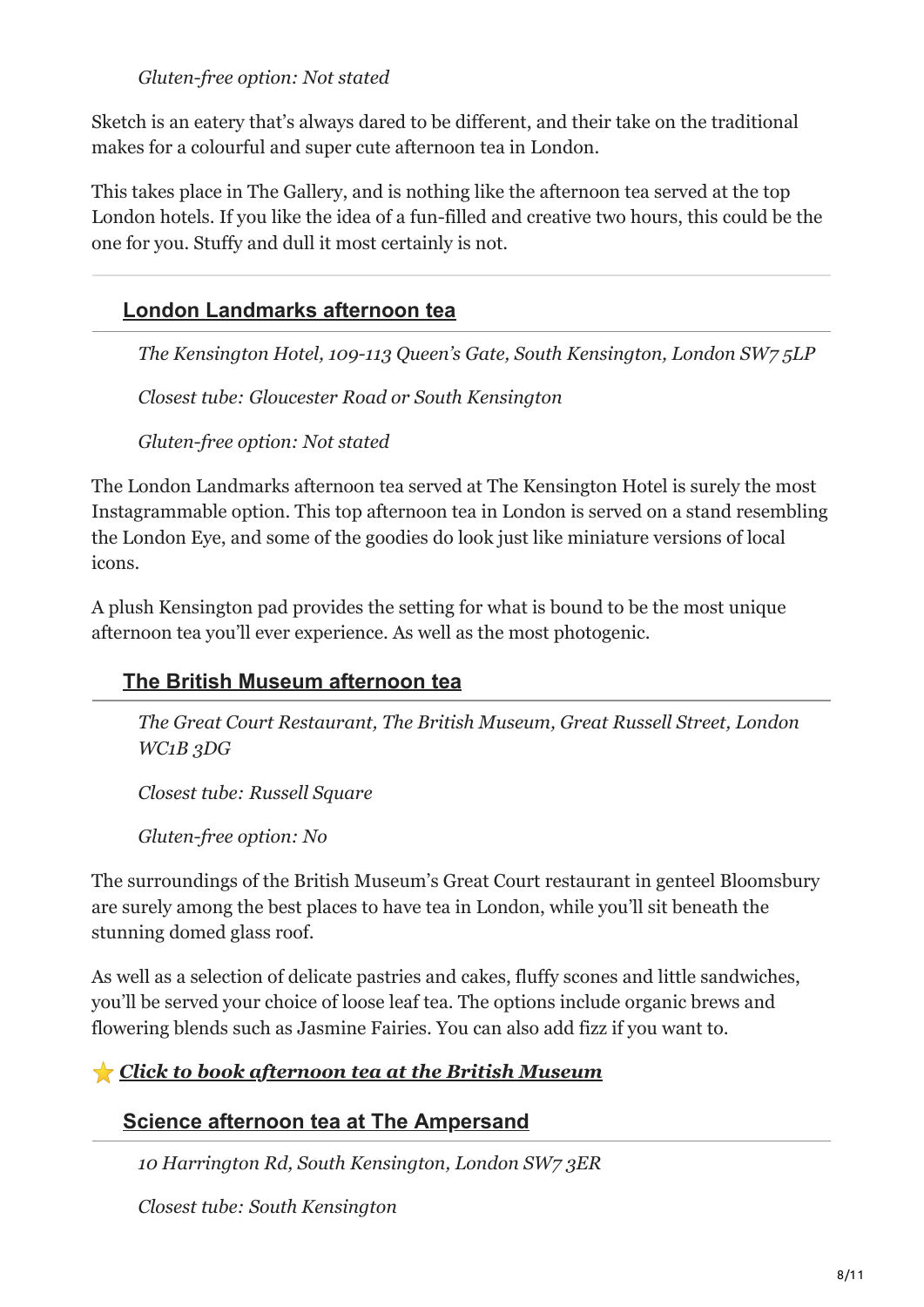#### *Gluten-free option: Yes*

The Ampersand Hotel is also located in elegant South Kensington and is known for its more scientific twist on things. Perhaps the best themed afternoon tea in London when there's a gastronomy fan in the family.

Expect lots of magical audio and visual effects at this unique eatery, all inspired by the nearby Science Museum.

#### **[Wizard Exploratorium afternoon tea](https://www.wizardexploratorium.io/tea)**

*26 Greek St, London W1D 5DE*

*Closest tube: Covent Garden*

*Gluten-free option: Yes*

This Soho townhouse is home to what must be the best value afternoon tea in London for any [Harry Potter](https://uktravelplanning.com/harry-potter-in-london/) fan. The experience lasts for an hour-and-three-quarters and includes teas you brew by waving a wand plus a selection of sand-'witches' and cakes.

Molecular gastronomy has also been built into the afternoon tea menu at the Wizard Exploratorium.



#### **[Enchanted afternoon tea at the Georgian House Hotel](https://georgianhousehotel.co.uk/wizard-experiences/#feast)**

*35 – 39 St George's Dr, Pimlico, London SW1V 4DG*

*Closest tube: Victoria*

*Gluten-free option: Not stated*

Every weekend, fans of the wizarding world can head to Pimlico, just south of Victoria, to sample a pretty cool afternoon tea in London. The hotel website gives you some clue as to their focus, as you click on what you want to read more about with a wand!

The Enchanted afternoon tea includes savoury treats and desserts as well as the usual sandwiches, cakes and scones. You also get a gift to take away and can upgrade to a bottomless fizz if you like.

Find out more about this [magical-themed hotel here](https://uktravelplanning.com/harry-potter-filming-locations-in-london/)

#### **[Zetter Townhouse afternoon tea](https://thezetter.com/townhouse-marylebone/afternoon-tea/)**

*28-30 Seymour St, London W1H 7JB*

*Closest tube: Paddington*

*Gluten-free option: Not stated*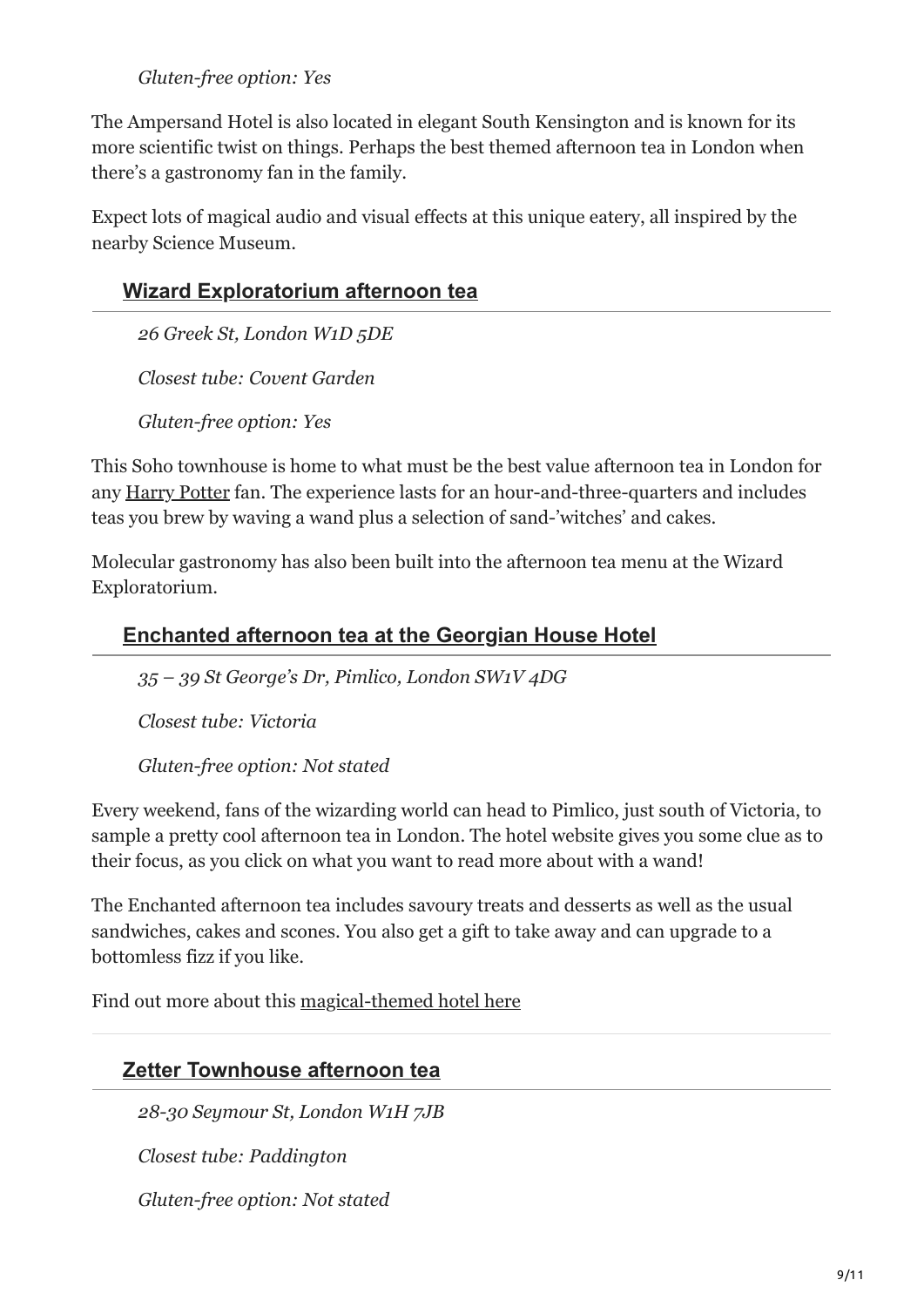This stylish bolthole offers an interesting take on the traditional afternoon tea – the best tea time in London is at the Zetter Townhouse for those with a taste for the zany. There is also a hotel in Clerkenwell.

Options include a vegetarian afternoon tea, and the savoury spread includes the likes of Croque Monsieur plus pastrami and sauerkraut or avocado and cranberry sandwiches. Cakes are unusual too, including bakes such as a sticky orange entremet and chocolate and passionfruit choux. You can even order tea-infused cocktails.

# **[Cutter and Squidge afternoon tea](https://cutterandsquidge.com/pages/afternoon-tea-london)**

*20 Brewer St, London W1F 0SJ*

*Closest tube: Piccadilly Circus* 

*Gluten-free option: Yes*

Cutter and Squidge is a London bakery and confectioner in Soho. Here afternoon tea also has a [Harry Potter](https://uktravelplanning.com/london-to-harry-potter-studios/) theme, and takes place in the Potions Room under the guidance of a Potions master. This venue also serves a halal afternoon tea in London, as well as vegan and wheat-free options.

You'll even don wizarding robes to take part in the Cutter and Squidge tea ceremony. It's an eclectic venue: think exposed brickwork, mismatched vintage china and birdcage-like cake stands.

# **The Best Place for Afternoon Tea in London – FAQs**

#### **What is the best time for afternoon tea in London?**

The best time to sit down and enjoy this London institution is between lunch and dinner time, so around 3 to 4pm is ideal. Any earlier and you may want to call it lunch, while a later time slot means it may be classed as dinner.

That said, it's really down to you and what you want to do. A London afternoon tea tends to be very filling, so you may not need either lunch or dinner at all! Venues also vary in the times they offer sittings.

#### **What do you wear to afternoon tea in London?**

Anywhere serving a fancy afternoon tea in London may have a dress code, so do check with your chosen venue before you go.

Typically 'smart casual' will be what is stated. This translates as no trainers or baseball caps, but presentable jeans are fine. Ties are not normally required for men.

#### **Can you ask for more sandwiches at afternoon tea?**